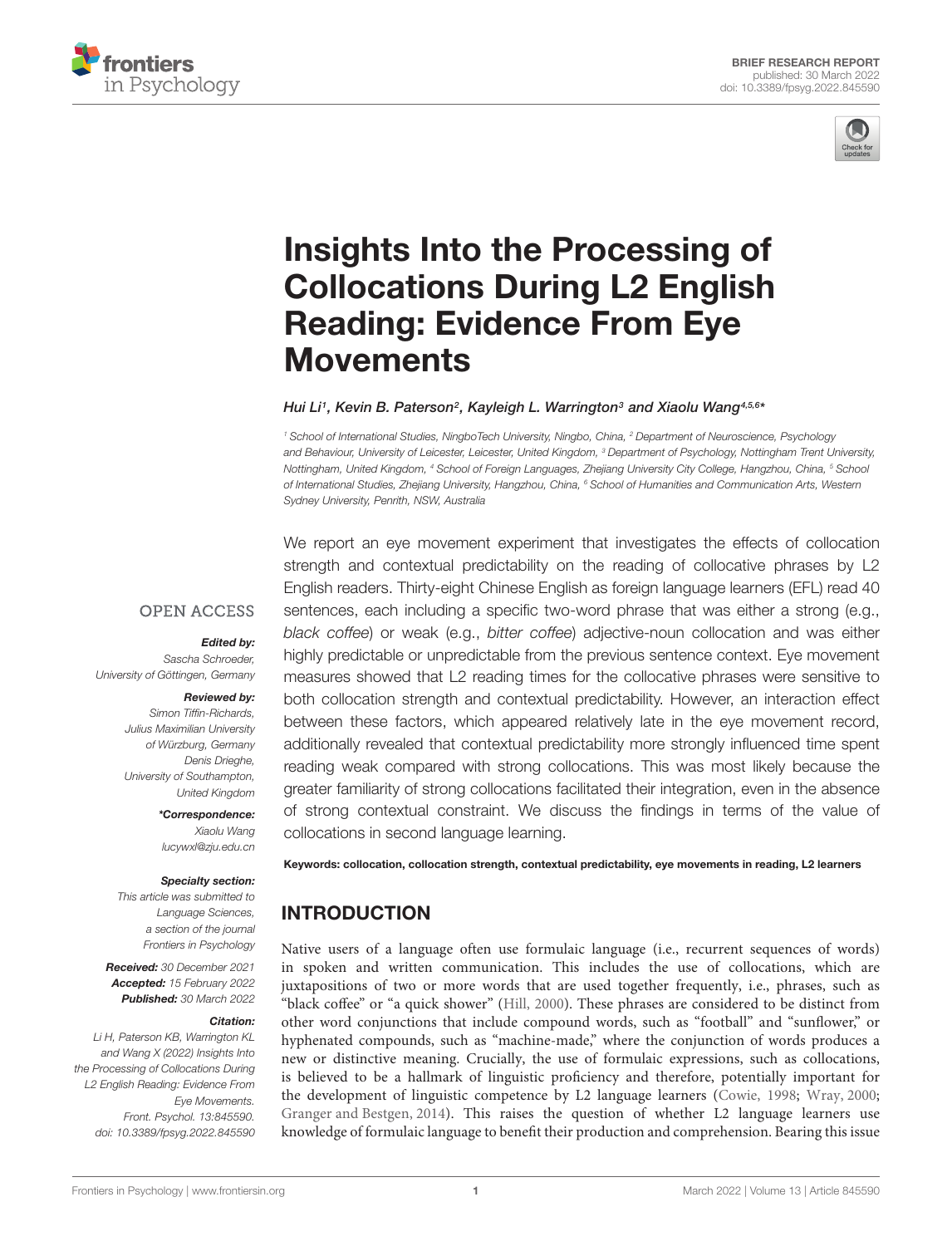in mind, with the present experiment, we used measures of eye movements to investigate the L2 processing of collocations during reading comprehension.

The experiment was motivated by the growing evidence that knowledge of collocations can facilitate processes of word recognition in reading. This includes evidence from research that has used variants of the lexical decision task to reveal a recognition advantage for collocations over non-collocative phrases (e.g., [Ellis et al.,](#page-6-3) [2009;](#page-6-3) [Durrant and Doherty,](#page-6-4) [2010;](#page-6-4) [Wolter and Yamashita,](#page-7-1) [2014\)](#page-7-1). In one such experiment by Durrant and Doherty, participants viewed a series of twoword displays in which a prime word was swiftly followed by a target that was either a real word or a pseudoword. The participant's task was to indicate whether the target was a real word as quickly and accurately as possible by pressing one of two response keys. The principal finding was that participants were quicker to make lexical decisions when the prime and target word combined to form a collocation (e.g., parish church) rather than a novel phrase (feature church). Such findings, therefore, suggest that readers can use their knowledge of collocations to speed up the process of word recognition.

Other researchers have used eye movement measures to determine whether a similar recognition advantage is observed in normal reading. This approach is based on the assumption that reader's eye movements are sensitive to how easily linguistic information can be processed so that their gaze dwells for longer on words that are more difficult to recognize (see [Rayner,](#page-6-5) [1998,](#page-6-5) [2009\)](#page-6-6). There is substantial evidence for this close yoking between eye movements and the process of visual word recognition, including from studies showing that less time is spent looking at words that have a higher frequency of usage in text and so likely to be more familiar to readers (e.g., [Inhoff](#page-6-7) [and Rayner,](#page-6-7) [1986;](#page-6-7) [Rayner et al.,](#page-6-8) [1996\)](#page-6-8). Collocations by their very nature are encountered more often than other phrases and so might be expected to produce similar frequency effects during reading. Consistent with this, an experiment by [Vilkaite](#page-7-2) [\(2016\)](#page-7-2) showed that collocations, such as "provide information," are read more quickly compared to non-collocations, such as "compare information." Similarly, an experiment by [Siyanova-](#page-7-3)[Chanturia et al.](#page-7-3) [\(2011\)](#page-7-3) showed that binomial phrases, which are a conjunction of words in a specified order (e.g., "bride and groom"), are read more quickly when presented in this order compared to when the word order is reversed (e.g., groom and bride; see [Yu et al.,](#page-7-4) [2016,](#page-7-4) for similar effects for Chinese idioms).

Other research has additionally shown that readers' eye movements are sensitive to the frequency of collocation usage. Information about a collocation's frequency of usage can be computed in several ways, i.e., in terms of phrasal frequency, which provide a count of how frequently combinations of words appear together as a phrase [\(Gries and Ellis,](#page-6-9) [2015\)](#page-6-9), or in terms of mutual information (i.e., MI, [Hunston,](#page-6-10) [2002\)](#page-6-10), which is a conditionalized count (i.e., a ratio) of how often these words appear together in a phrase rather than separately. Some researchers have also used transitional probabilities, which assess how likely it is that one word will

follow another in text, to measure word co-occurrences [\(McDonald and Shillcock,](#page-6-11) [2003a,](#page-6-11)[b\)](#page-6-12). An experiment by [Sonbul](#page-7-5) [\(2015\)](#page-7-5) examined participants' eye movements when reading sentences containing synonymous phrases that were classified as strong collocations (e.g., fatal mistake), weaker collocations (e.g., awful mistake), or non-collocative phrases (e.g., extreme mistake) based on their relative phrasal frequency and MI. The findings showed that the strong collocations were read fast by L1 readers, that the weaker collocations were read more slowly, and that non-collocations were read most slowly. Such findings suggest that readers' eye movements are highly sensitive to a collocation's frequency of written usage.

With the present experiment, we used eye movement measures to investigate whether L2 readers are also sensitive to collocation usage. As might be expected, L2 readers typically have less knowledge of collocations (e.g., [Siyanova and Schmitt,](#page-6-13) [2008\)](#page-6-13) and make more errors using them in both comprehension and production (e.g., [Farghal and Obiedat,](#page-6-14) [1995;](#page-6-14) [Weinert,](#page-7-6) [1995;](#page-7-6) [Wray,](#page-7-7) [2002;](#page-7-7) [Nesselhauf,](#page-6-15) [2003\)](#page-6-15). However, there is evidence to suggest that L2 readers nevertheless develop sensitivity to collocation usage. This includes evidence from phrase judgment tasks showing that L2 readers are faster to recognize collocations when compared to novel phrases with a similar meaning [\(Wolter](#page-7-8) [and Gyllstad,](#page-7-8) [2013;](#page-7-8) see also [Ellis et al.,](#page-6-16) [2008\)](#page-6-16). Moreover, eye movement studies with L2 readers show that collocations, such as "provide information," are read more quickly than similar non-collocative phrases [\(Vilkaitë and Schmitt,](#page-7-9) [2017\)](#page-7-9). Similarly, while [Sonbul](#page-7-5) [\(2015\)](#page-7-5) found that L1 participants could categorize collocations and non-collocations more accurately than L2 readers in an offline rating task, these two groups of readers showed similar sensitivity to the frequency of collocation usage in a subsequent eye movement experiment. The indication, therefore, is that L2 readers can rapidly acquire knowledge about phrasal usage and use this to read more efficiently. We investigated this issue further in the present research using methods from a recent study by [Li et al.](#page-6-17) [\(2021\)](#page-6-17).

In this recent experiment, L1 participants read either strong collocations, such as "black coffee," or weaker collocations, such as "bitter coffee," in sentence contexts where the phrases were either highly predictable or unpredictable from the previous sentence context. This allowed [Li et al.](#page-6-17) [\(2021\)](#page-6-17) to investigate the relative contribution of frequency of usage and contextual predictability to the processing of collocations. The key finding was that strong collocations were read faster than weak collocations, consistent with [Sonbul](#page-7-5) [\(2015\)](#page-7-5) and providing further evidence that readers are sensitive to collocation frequency. The findings also showed that phrases were read more quickly in predictable when compared to neutral sentence contexts, consistent with substantial other evidence showing that readers use contextual knowledge to facilitate word recognition (for a review, see [Staub,](#page-7-10) [2015\)](#page-7-10). Crucially, however, this influence of prior sentence context was similar for the strong and weak collocations, suggesting that knowledge about collocation frequency can be used independently of context. Given these findings, our aim was to determine if L2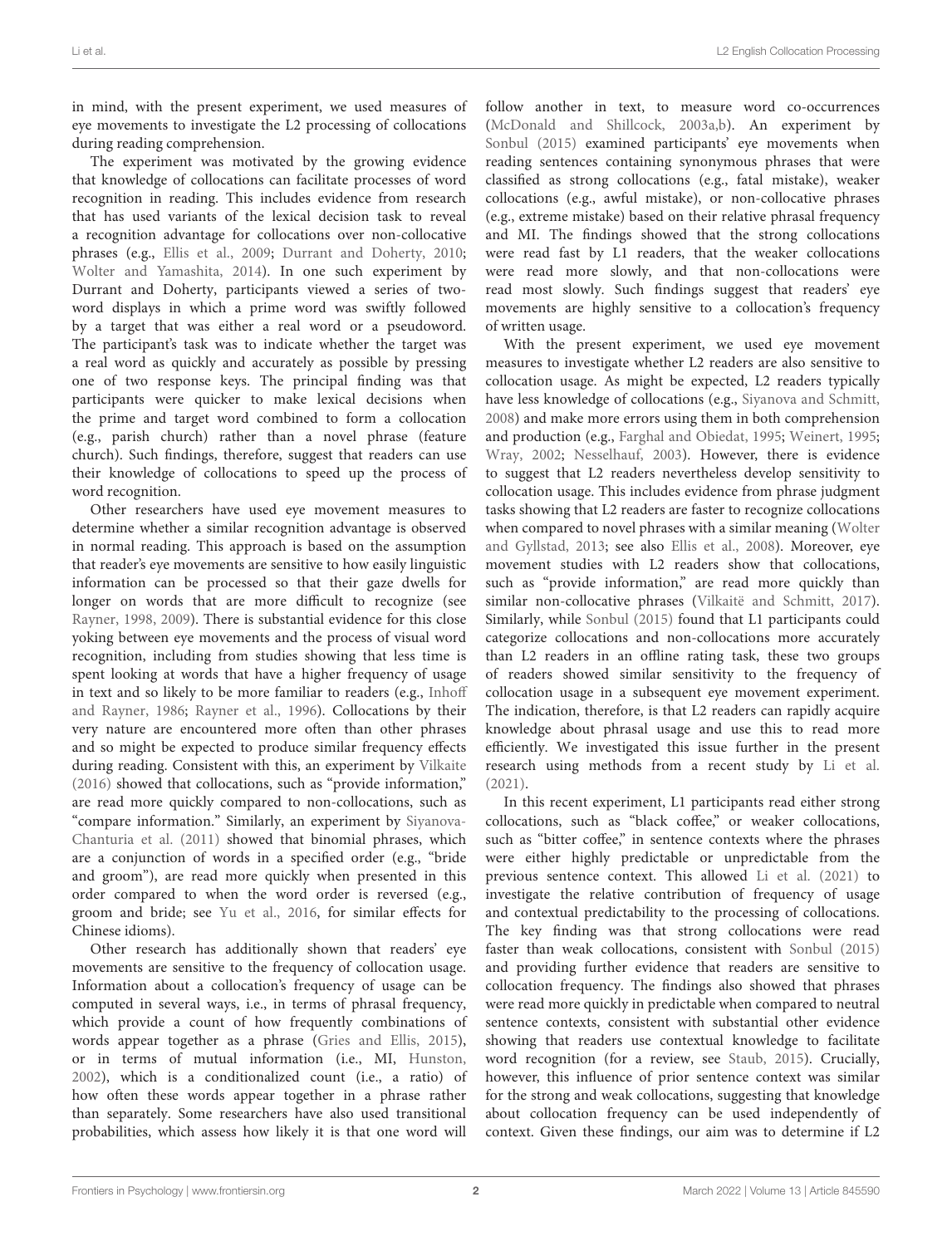readers show similar sensitivity to collocation frequency and contextual predictability.

# MATERIALS AND METHODS

# **Participants**

Participants were 38 young adults aged  $18 - 23$  years ( $M = 20$ , SD = 1.2; 24 women) recruited from Zhejiang University. All were native Chinese speakers who reported no history of dyslexia or reading impairment and who had passed the China National College English Test at Band 4. Participants reported the number of years of English language teaching that they had received ( $M = 10.9$ , range =  $10 - 12$  years) and selfassessed their English proficiency in terms of reading  $(M = 3.6,$ range = 3 − 4), listening ( $M = 3.5$ , range = 2 − 4), writing  $(M = 3.4, \text{ range} = 2 - 4), \text{ speaking } (M = 3.5, \text{ range} = 2 - 4),$ and overall proficiency ( $M = 3.7$ , range = 3 – 4) using a 7point Likert scale (where  $1 =$  very poor and  $7 =$  very good). Their proficiency level and self-assessment scores indicated that participants were intermediate L2 learners. It was not possible to use an a priori power analysis to estimate the sample size given the lack of closely comparable studies (see [Li et al.,](#page-6-17) [2021,](#page-6-17) for discussion). Accordingly, we used sensitivity analysis to estimate the smallest effect size that might be detected for interaction between collocation strength and context [\(Lakens,](#page-6-18) [2021\)](#page-6-18), employing software created by Westfall.<sup>[1](#page-2-0)</sup> This indicated that the smallest interaction effect that could be detected using our design was in the region of Cohen's  $d$ ? = 0.38–0.42, and so a small- to medium-sized effect.

# Stimuli and Design

Stimuli were forty pairs of adjective-noun phrases obtained from the British National Corpus [\(Burnage and Dunlop,](#page-6-19) [1992\)](#page-6-19) used as stimuli in [Li et al.](#page-6-17) [\(2021\)](#page-6-17) experiment. Each pair combined a different adjective with the same noun (e.g., black coffee and bitter coffee). Each pair of adjectives differed in length by no more than one letter and was closely matched across the stimulus set for both letter length (strong collocation,  $M = 6.1$ ,  $SD = 0.3$ , weak collocation,  $M = 6.1$ ,  $SD = 0.3$ ,  $t(78) = -0.12$ ,  $p = 0.91$ ), and lexical frequency (strong collocation,  $M = 5.4$ ,  $SD = 0.7$ , weak collocation,  $M = 4.7$ ,  $SD = 0.1$ ,  $t(78) = 0.93$ ,  $p = 0.36$ ; using frequency scores from the CELEX database, [Baayen et al.,](#page-6-20) [1995\)](#page-6-20).

One phrase from each pair was designated a strong collocation and the other as a weaker collocation, using both phrasal frequency and MI scores obtained from the British National Corpus [\(Burnage and Dunlop,](#page-6-19) [1992\)](#page-6-19). Phrasal frequency is a measure of how regularly two words are used together as a phrase (e.g., [Carrol and Conklin,](#page-6-21) [2014\)](#page-6-21), and MI scores indicate how often these words appear in the same phrase rather than separately [\(Gries and Ellis,](#page-6-9) [2015\)](#page-6-9). Phrases with MI scores of 3 or greater conventionally are considered to be collocations [\(Hunston,](#page-6-10) [2002\)](#page-6-10). While both phrases in each stimulus pair had an MI above 3, the strong collocation of each pair had both

<span id="page-2-0"></span><sup>1</sup><http://jakewestfall.org/>

larger phrasal frequency and larger MI scores when compared to the weak collocation (phrasal frequency, strong collocation,  $M = 343.3, SD = 76.5$ , weak collocation,  $M = 18.0, SD = 3.9$ ,  $t(78) = 4.25, p < 0.001;$  MI, strong collocation,  $M = 8.5$ ,  $SD = 0.3$ , weak collocation,  $M = 4.3$ ,  $SD = 0.1$ ,  $t(78) = 13.41$ ,  $p = 0.015$ ). Ten Chinese L2 learners of English who did not take part in the eye movement experiment gave familiarity ratings using a 5-point scale (where 1 = not familiar and 5 = very familiar). Scores for all collocations were above 3 (strong collocations,  $M = 4.2$ ,  $SD = 0.1$ , weak collocations,  $M = 4.1$ ,  $SD = 0.1$ ), showing that all the collocations were considered to be familiar expressions.

These phrases were presented to participants in two sentence contexts: a neutral context in which both phrases were unpredictable, and a predictable context in which information relevant to the collocation was anticipated. Contextual predictability was assessed by [Li et al.](#page-6-17) [\(2021\)](#page-6-17) using a cloze task with native English readers. Participants were presented with sentences truncated immediately before the collocation and asked to provide a written continuation. Predictability was assessed by examining if the continuation included the collocation (e.g., black coffee and bitter coffee) or a related concept, such as "cup of coffee" or "espresso." The collocation was considered predictable if more than 50% of responses were of this type. Collocations were considered unpredictable if less than 20% of responses were of this type. Note that it is more common in the literature to assess the predictability of a specific word (see, e.g., [Staub,](#page-7-10) [2015\)](#page-7-10), whereas we were more interested in determining whether the more general concept was predicted from the prior discourse context. Note also that the MI and frequency scores for the collocations indicate that the adjective and nouns co-occur more often for strong than weak collocations. We would therefore anticipate the noun to be more predictable in a strong than weak collocation, and this would contribute to the shorter reading times for strong collocations observed in previous research. [Li et al.](#page-6-17) [\(2021\)](#page-6-17) also assessed the naturalness of the stimuli with native English speakers. No differences were observed for sentences containing strong and weak collocations, suggesting that the phrases were similarly acceptable in predictable contexts (strong collocations,  $M = 4.1$ ,  $SD = 0.3$ , weak collocations,  $M = 4.1$ ,  $SD = 0.3$ ) and neutral contexts (strong collocations,  $M = 4.0$ ,  $SD = 0.4$ , weak collocations,  $M = 4.0$ ,  $SD = 0.3$ ). The length of sentences ranged from 8 to 19 words  $(M = 12.9,$  $SD = 2.41$ ) and the collocation always appeared at the center of the sentence. An example of the stimuli is shown in **[Figure 1](#page-3-0)**.

The sentence stimuli were divided into two lists. Each of these lists included half of the predictable sentence frames and half of the neutral sentence frames. One of each collocation pair was presented in a neutral sentence frame and the other in a predictable sentence frame in one list, and this allocation of collocation to sentence frame was reversed for the other list. This approach ensured that participants viewed an equal number of collocations in neutral and predictable contexts. The 80 experimental sentences were mixed with 50 filler sentences, and the lists each began with 8 practice sentences.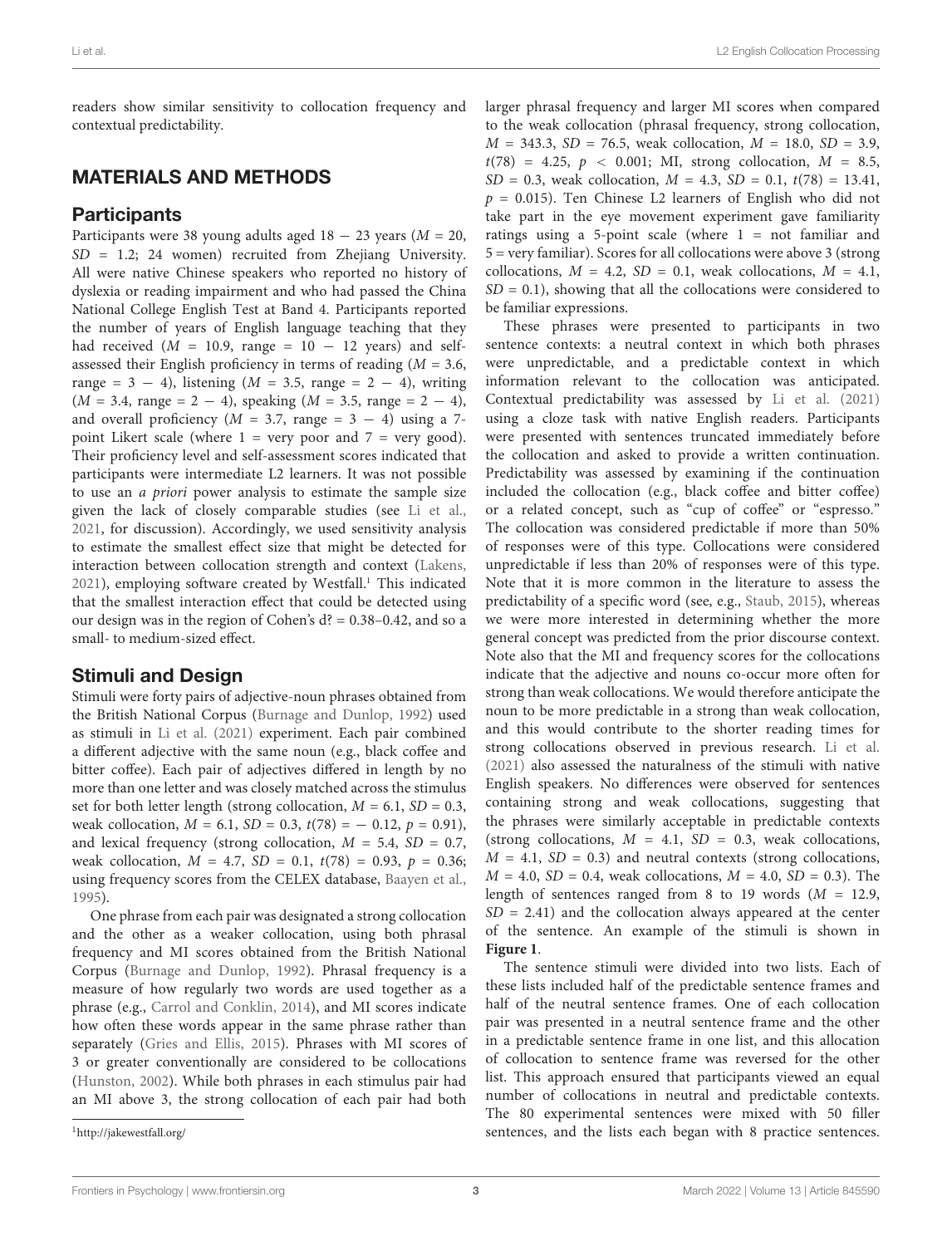## Predictive context

To wake up, Julie went to the cafeteria and ordered a black coffee / bitter coffee and a sandwich

#### **Neutral** context

My friend and I decided to make some black coffee / bitter coffee this weekend.

<span id="page-3-0"></span>FIGURE 1 | An example stimulus. Collocations are shown underlined with the alternative strong and weak collocations separated using a slash. These stimuli were shown as normal in the experiment, including either strong or weak collocation.

<span id="page-3-1"></span>TABLE 1 | Eye movements for the collocation.

| <b>Measure</b>                | Predictable context       |                         | Neutral context           |                         |
|-------------------------------|---------------------------|-------------------------|---------------------------|-------------------------|
|                               | <b>Strong collocation</b> | <b>Weak collocation</b> | <b>Strong collocation</b> | <b>Weak collocation</b> |
| First-pass reading time (ms)  | 681 (14)                  | 721 (14)                | 750 (15)                  | 784 (16)                |
| Regressions-out (%)           | 17(1)                     | 18(1)                   | 19(1)                     | 19(1)                   |
| Regression-path duration (ms) | 872 (18)                  | 918(18)                 | 968 (20)                  | 1,030 (22)              |
| Total reading time (ms)       | 1,036 (24)                | 1,161(27)               | 1,260 (29)                | 1,502 (34)              |
| Regressions-in (%)            | 25(2)                     | 33(2)                   | 38(2)                     | 43(2)                   |

The SE of the mean is shown in parentheses.

Participants were assigned randomly to one list. Each participant read 138 sentences. The experiment manipulated the withinparticipants variables of context (predictable, neutral) and collocation strength (strong, weak).

## Apparatus and Procedure

An EyeLink 1000 Plus Eye Tracker was used to record eye gaze from the participant's right eye location each millisecond during binocular reading. Stimuli were presented on a 19-inch monitor in 14-point Courier New font, as black text on a light gray

<span id="page-3-2"></span>TABLE 2 | Summary statistics for the collocation. Factor Statistic FPRT RPD TRT RI RO Intercept β 733.54 947.94 1244.19 –0.74 –1.63 (global mean) SE 32.67 46.89 79.8 0.13 0.12 t/z 57.07 20.21 15.59 –5.78 –13.47 Context β –63.75 –104.33 –279.04 –0.59 0.1 (predictable-neutral) SE 12.74 16.74 22.55 0.09 0.13 t/z  $-5.00^*$   $-6.23^*$   $-12.37^*$   $-7.18^*$   $-1.37$ Collocation β 36.41 56.23 182.92 0.36 0.01 (weak-strong) SE 12.74 24.41 22.56 0.09 0.1 t/z 2.86\* 2.30\* 8.11\* 4.44\* 0.1 Context × Collocation  $β$  5.25 –19.23 –116.38 0.15 0.05 SE 25.61 33.55 45.32 0.16 0.19 t/z 0.21 –0.57 –2.57\* 0.9 0.28

Asterisks indicate statistically significant effects,  $p < 0.05$ . FPRT, firstpass reading time; RPD, regression-path duration; TRT, total reading time; RO, regressions-out; RI, regressions-in. Model for FPR and TRT, lmer (depvar − context\*type\_coll + (1| pp) + (1| stim), data = data); Model for RPD: lmer (depvar − context\*type\_coll + (1 + type\_coll| pp) + (1| stim), data = data); Model for RI and RO: glmer(depvar  $\sim$  context\*type\_coll + (1| pp) + (1| stim), data = data, family = binomial).

background. At a 63-cm viewing distance, a 4-letter word would subtend approximately 1◦ . Text displays were therefore of normal size for reading.

Participants were tested individually. Each participant was instructed to read normally for comprehension. At the start of the experiment, the eye-tracker was calibrated to the participant's right eye movements using a three-point horizontal procedure (ensuring < 0.35 degrees of spatial error). At the start of each trial, a fixation cross was shown on the left side of the screen. Shortly after the participant fixated on this location, the cross disappeared and a sentence was presented with its first letter appearing in place of the cross. Participants pressed the response button once they had finished reading and the sentence disappeared, replaced by a comprehension question requiring a yes/no response on 25% of trials. The participant responded to the question by pressing one of two response buttons. Calibration accuracy was checked prior to each trial



<span id="page-3-3"></span>predictability in total reading times for the collocation. Error bars correspond to the Standard Error of the Mean.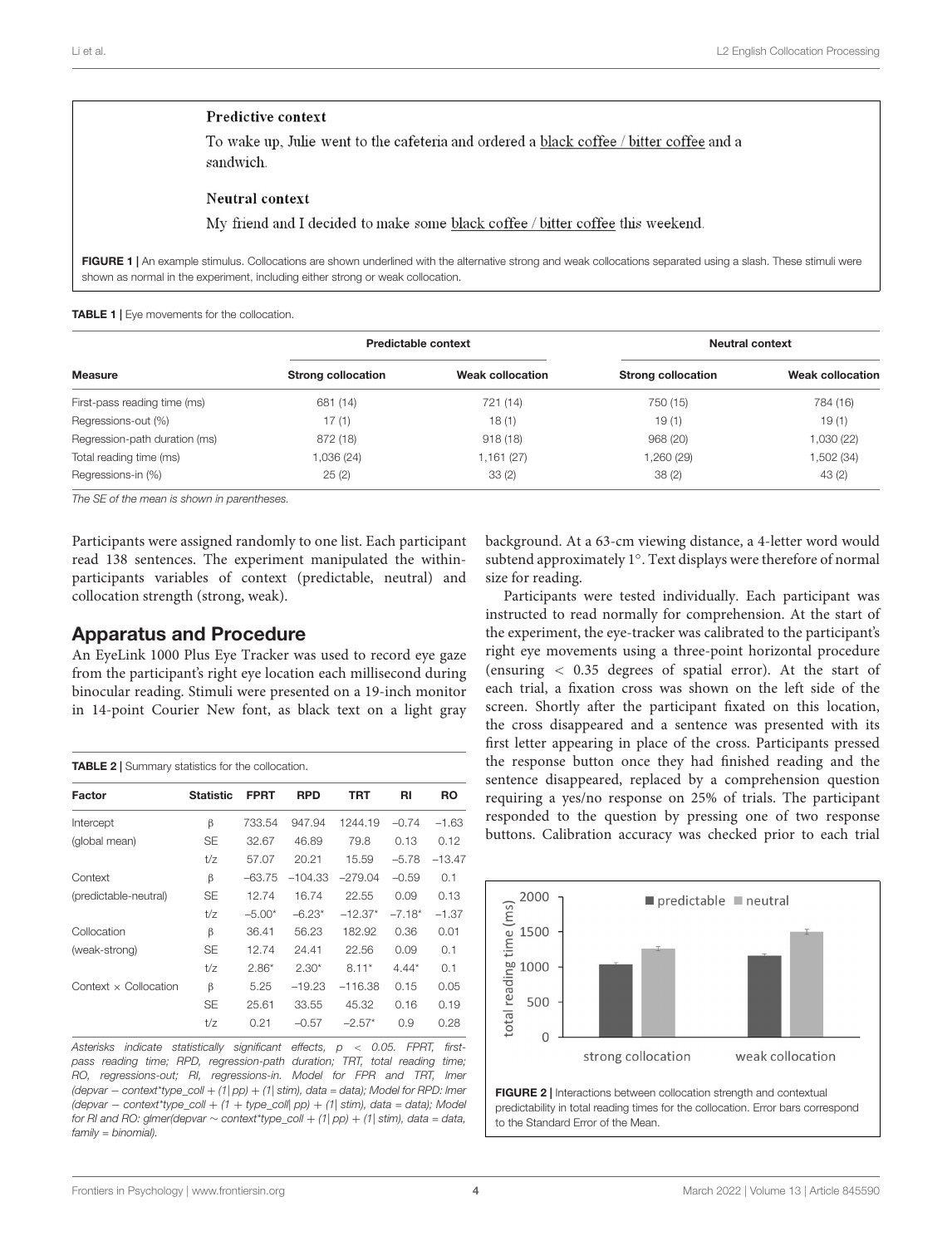and the eye-tracker was recalibrated as required to maintain high spatial resolution. The experiment took about 40 min for each participant.

# RESULTS

Accurately answering the comprehension questions that followed sentence displays was generally high  $(M = 90\%)$  and was not significantly different across experimental conditions ( $ps > 0.1$ ), indicating that the L2 readers could understand the sentences well. Before analyzing the data, short fixations (< 80 ms) were pooled with adjacent fixations, and then fixations less than 80 ms or more than 1,000 ms were removed following a standard procedure. In addition, fixations greater than 2.5 SD from each participant's condition mean were deleted as outliers (accounting for  $<$  3% of data).

The remaining data were analyzed using linear mixed-effects models (LMEMs, [Baayen et al.,](#page-6-22) [2008\)](#page-6-22) using the R statistical programming environment [\(R Core Team,](#page-6-23) [2019\)](#page-6-23) and the lme4 statistical package (version 1.1-26; [Bates et al.,](#page-6-24) [2012\)](#page-6-24). For all analyses, participants and stimuli were treated as crossed random effects, and context and collocation strength were treated as fixed factors. The "contr.sdif" function in the MASS package was used to implement contrasts that compared the different levels of the fixed factors [\(Venables and Ripley,](#page-7-11) [2002\)](#page-7-11). A full random structure model was used when possible [\(Barr et al.,](#page-6-25) [2013\)](#page-6-25). However, if the full model did not converge, its random structure was trimmed until it did converge successfully (starting with removing correlations between factors, then interactions). Significant interactions were investigated further using the "emmeans" package [\(Lenth et al.,](#page-6-26) [2018\)](#page-6-26). For all analyses, effects, where  $t/z > 1.96$ , were considered to be statistically significant (see, e.g., [Baayen,](#page-6-27) [2008\)](#page-6-27).

Eye movement measures are reported for the collocation. These included first-pass measures for the collocation (i.e., its initial processing before a saccade was made to the right of the collocation or a regression was made to its left), which were informative about factors affecting its initial processing. We examined first-pass reading time (FPRT, summed first-pass fixations within a region) and regressions-out (RO, probability of a regressive eye movement from a region) as measures of first-pass processing, and regression-path duration (RPD, summed fixations starting from the first fixation within a region, and following a regression, prior to a fixation to its right; see [Liversedge et al.,](#page-6-28) [1998\)](#page-6-28), total reading time (TRT, summed fixations within a region), and regressionsin (RI, probability of a regressive eye movement back into a region), as measures that are informative about the later processing of the collocation. Note that skipping rates (i.e., the probability of not fixating the collocation during firstpass reading) were very low, even for collocation nouns. Specifically, for the collocation nouns, in predictable contexts we observed skipping rates of  $8\%$  (SD = 1%) for strong collocations and 6% ( $SD = 1\%$ ) for weak collocations, and for neutral contexts, we observed noun skipping rates of 4%

 $(SD = 1\%)$  for strong collocations and 5%  $(SD = 1\%)$  for weak collocations.

The means of the eye movement measures are reported in **[Table 1](#page-3-1)** and the corresponding statistical results are reported in **[Table 2](#page-3-2)**. Main effects of context predictability were obtained in all measures, with the exception of RO. These were due to faster reading times and fewer regressions back to collocations in predictable than neutral contexts. In addition, the main effects of collocation strength were obtained for all measures with the exception of RO. These were due to faster reading times and fewer regressions back for the strong relative to the weak collocations. Finally, a significant interaction between context and collocation strength was observed in TRTs (as shown in **[Figure 2](#page-3-3)**). This reflected a larger predictability effect (i.e., shorter reading times in predictable compared to neutral contexts) for weak relative to strong collocations. Ideally, we would compare the interaction's effect size against the minimal detectable effect size we report in the Method. However, calculating effect size (and using this to derive statistical power) is notoriously nontrivial for complex LMEMs with more than one fixed effect and two random effects (see, e.g., [Westfall et al.,](#page-7-12) [2014;](#page-7-12) [Brysbaert](#page-6-29) [and Stevens,](#page-6-29) [2018;](#page-6-29) [Kumle et al.,](#page-6-30) [2021\)](#page-6-30). This was therefore not possible to compute for the interaction effect, although we note that, having computed the minimal detectable effect size, our design is relatively well-powered to detect small- to mediumsized effects.

# **DISCUSSION**

The present experiment was conducted to shed light on the use of knowledge about collocation frequency and contextual predictability in L2 reading. The Chinese L2 English readers who took part had relatively long reading times and high rates of regression (collocation reading times averaged 680 ms or more, and collocation regression rates averaged 25% or more), consistent with their status as intermediate L2 readers. Despite this, the eye movement behavior of the L2 readers showed sensitivity to both the frequency of usage of collocations and their predictability from the prior sentence context.

We investigated the effects of collocation frequency by examining eye movements for collocations that were categorized as either strong or weak, depending on their frequency of written usage (as defined using phrasal frequency and MI). The results showed that less time was spent gazing at strong as compared to weak collocations; while, there were larger regression effects for the weak collocations. These effects were obtained in both measures of first-pass and later processing. The presence of effects in measures sensitive to the first-pass processing of the collocation suggests that collocation strength influenced how readily these phrases could be recognized by the L2 readers, with faster recognition for the stronger, i.e., higher frequency and collocations. This aspect of our findings is in line with other evidence from L1 and L2 readers showing that collocation frequency can influence the first-pass processing of a phrase (e.g., [Sonbul,](#page-7-5) [2015;](#page-7-5) [Li et al.,](#page-6-17) [2021\)](#page-6-17). Such findings are important as they imply that frequency of exposure to a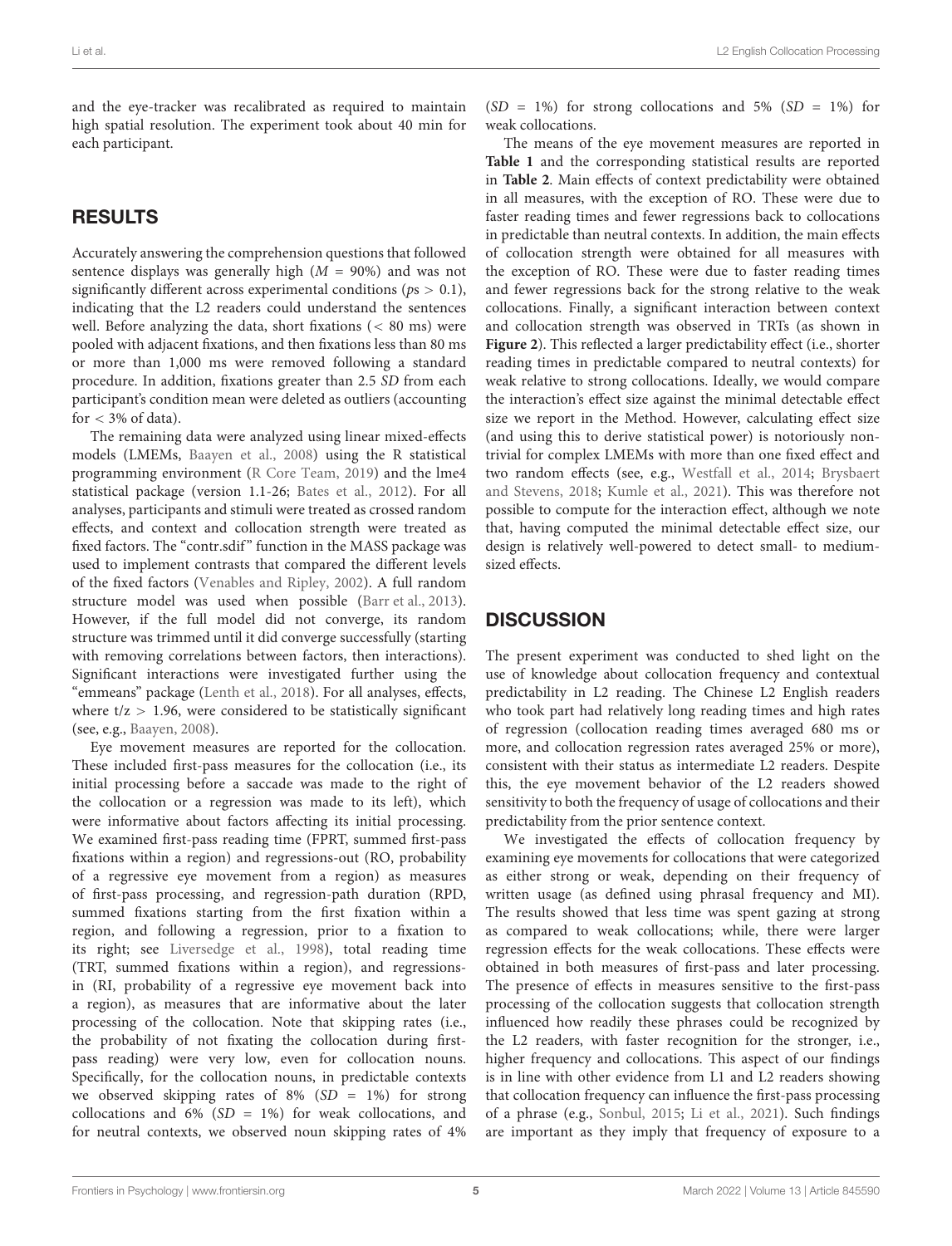specific collocation influences how information about this phrase is encoded in the mental lexicon and used subsequently to facilitate recognition of these expressions. The finding that the processing advantage for strong over weak collocations was also observed in later measures of processing (i.e., regressions back to the collocation) suggests that this processing advantage persists until later during processing and may affect how readily the phrases can be integrated as part of the sentence meaning. This contrasts with the findings from [Sonbul](#page-7-5) [\(2015\)](#page-7-5), who observed the effects of collocation frequency only in firstpass reading. However, similar effects were reported for L1 readers by [Li et al.](#page-6-17) [\(2021\)](#page-6-17) using the same stimuli, and so this late effect is unlikely to be unique to L2 readers. We note, however, that we did not test this formally, by directly comparing L2 data from the current experiment with L1 data from this previous research, as these two groups may differ in other respects.

We additionally investigated the effects of contextual predictability on phrase processing by placing the collocations in either a predictive or neutral sentence context. The results showed that readers spent less time at the collocations when they were predicted by the context and with increased regression rates when the collocations were unpredicted. This pattern of findings is consistent with a wealth of other research showing that readers make use of their knowledge of the prior linguistic context to guide the processing of new linguistic information (for a review, see [Staub,](#page-7-10) [2015\)](#page-7-10). Moreover, our findings are in line with the findings from other studies of L2 readers showing that eye movements are affected by both the frequency of usage and contextual predictability of words (e.g., [Whitford and](#page-7-13) [Titone,](#page-7-13) [2017;](#page-7-13) [Mor and Prior,](#page-6-31) [2021\)](#page-6-31). The predictability effects we observed were emerged in measures of first-pass processing and were also observed in later measures of processing. It, therefore, appears that L2 readers can make rapid use of their knowledge of the prior context to guide the recognition of collocative phrases.

Crucially, the present experimental design also allowed us to assess the conjoint effects of collocation strength and contextual predictability on the performance of the L2 readers. These variables were shown to interactively influence the processing of the collocations. This interaction effect was emerged in relatively late eye movement measure, in TRTs for the collocation. This effect (see **[Figure 2](#page-3-3)**) was due to larger predictability effects (i.e., longer reading times in neutral vs. predictive contexts) for the weak when compared to strong collocations. As this effect was emerged relatively late in processing, it seems likely that it reflects the integration of the collocation with the sentence context rather than an influence on word recognition processes. The pattern of effects suggests that, in the absence of a constraining context, L2 readers experienced greater difficulty when attempting to integrate the weaker collocations with the sentence. This interaction between predictability and collocation strength stands in contrast with evidence showing that these two factors independently influence L1 readers' eye movements [\(Li et al.,](#page-6-17) [2021\)](#page-6-17). Again, while this would be interesting to test formally, by comparing the performance of the two groups, we chose not to do this because of likely uncontrolled group

differences. We nevertheless consider that these findings might be suggestive of L2 readers who had difficulty in integrating words with the context in the absence of strong contextual or lexical cues.

Taken together, the present findings add to the growing evidence that knowledge about collocations can influence the eye movements of L1 and L2 readers, and therefore that knowledge about formulaic language has an important influence on reading. Other evidence for such effects comes from studies of idioms (e.g., kick the bucket, [Underwood et al.,](#page-7-14) [2004;](#page-7-14) [Conklin and](#page-6-32) [Schmitt,](#page-6-32) [2008\)](#page-6-32), binomial phrases (e.g., salt and pepper, [Siyanova-](#page-7-3)[Chanturia et al.,](#page-7-3) [2011\)](#page-7-3) and collocations (e.g., [Sonbul,](#page-7-5) [2015;](#page-7-5) [Vilkaite,](#page-7-2) [2016;](#page-7-2) [Vilkaitë and Schmitt,](#page-7-9) [2017;](#page-7-9) [Li et al.,](#page-6-17) [2021\)](#page-6-17). Among these studies, Sonbul also showed that L1 and L2 readers are sensitive to the frequency of usage of collocations, providing evidence that eye movement behavior is sensitive to the cooccurrence of words as a phrase. Such findings are important to our understanding of what information is accumulated through reading experience. It also challenges a key assumption made by current models of reading (e.g., the E-Z Reader model; [Reichle](#page-6-33) [et al.,](#page-6-33) [1998,](#page-6-33) [2003\)](#page-6-34) which assumes that the language processor employs information relating to the frequency of individual words but not phrases. Research with formulaic language, and collocations, in particular, reveal that L1 and L2 readers are highly sensitive to the frequency with which words occur together in phrases. The present findings additionally show that the integration of phrases with context is a product of the reader's knowledge of collocations, such that better-known collocations (which will have a higher frequency of usage), are more readily integrated in the absence of contextual constraint. Moreover, the fact that such effects are detectable in eye movements reveals that such knowledge is rapidly brought to bear on the reading process by L1 and L2 readers. Further work is nevertheless needed to understand mechanisms underlying the acquisition and usage of this knowledge and the extent to which differences are observed as a function of reading skills. This will include understanding how similarity (and dissimilarity) between L1 and L2 collocations might affect processing, including for example whether an equivalence between L1 and L2 collocations might contribute to frequency effects.

# DATA AVAILABILITY STATEMENT

A stimulus list, eye movement datafiles and analysis scripts are published on Figshare with the following [DOI: 10.25392/leicester.data.17693798.](https://doi.org/DOI: 10.25392/leicester.data.17693798) Files are available from to publication from the following link: [https:](https://figshare.com/s/80b83e946d1854f46aee) [//figshare.com/s/80b83e946d1854f46aee.](https://figshare.com/s/80b83e946d1854f46aee)

# ETHICS STATEMENT

The studies involving human participants were reviewed and approved by Zhejiang University. The patients/participants provided their written informed consent to participate in this study.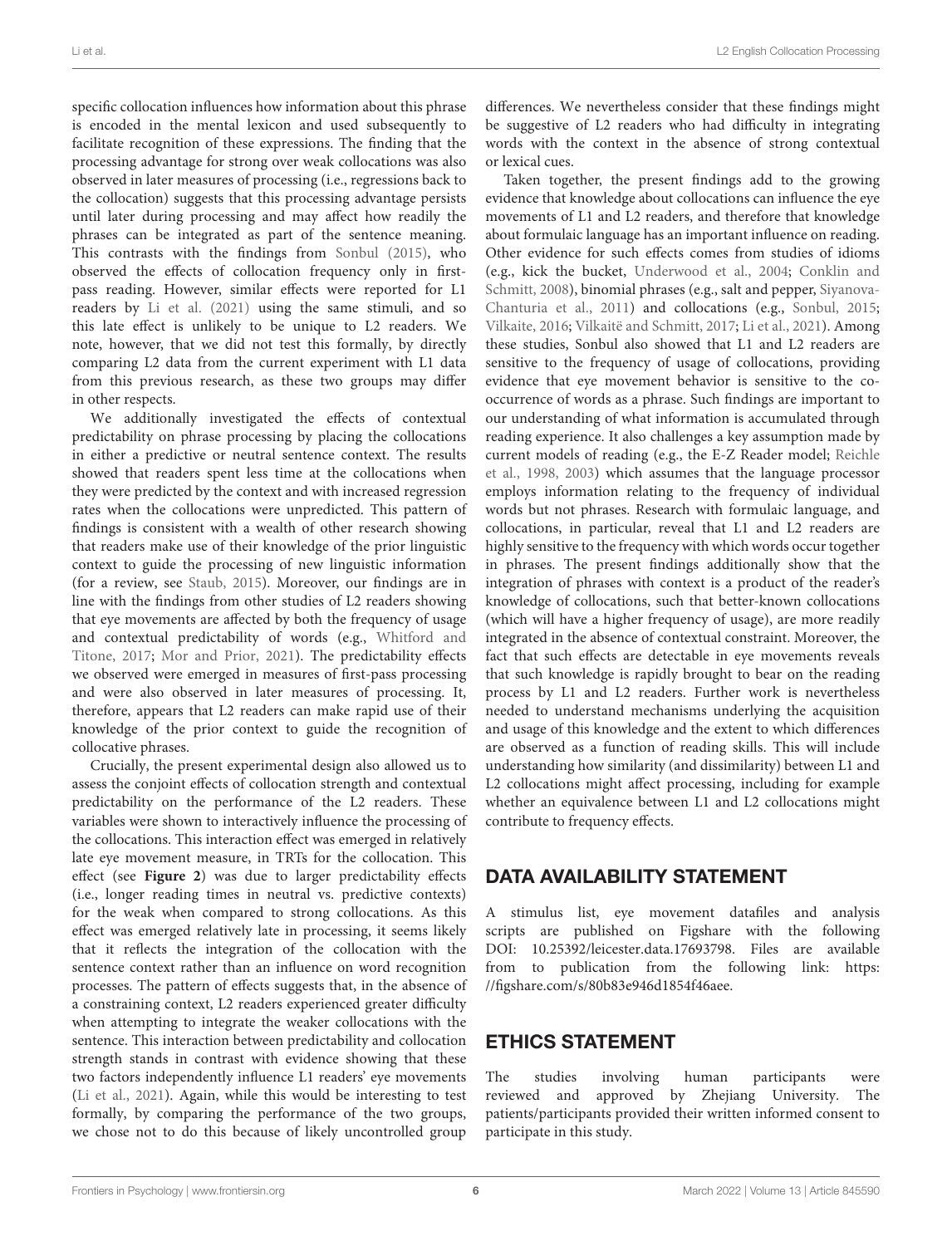# AUTHOR CONTRIBUTIONS

HL, XW, and KP designed the experiment. HL collected the data. HL and KW analyzed the data. HL and KP wrote the manuscript. XW gave critical comments. All authors contributed to the article and approved the submitted version.

# FUNDING

This research was supported by the Major Project of National Social Science Fund of China (14ZDB155), the Humanities and Social Science Foundation grant from the Education Ministry of the People's Republic of China (no. 19YJC740027),

# **REFERENCES**

- <span id="page-6-27"></span>Baayen, R. H. (2008). Analyzing Linguistic Data: A Practical Introduction to Statistics Using R. Cambridge: Cambridge University Press.
- <span id="page-6-22"></span>Baayen, R. H., Davidson, D. J., and Bates, D. M. (2008). Mixed-effects modeling with crossed random effects for subjects and items. J. Mem. Lang. 59, 390–412. [doi: 10.1080/00273171.2021.1889946](https://doi.org/10.1080/00273171.2021.1889946)
- <span id="page-6-20"></span>Baayen, R. H., Piepenbrock, R., and Gulikers, L. (1995). The CELEX Lexical Database (CD-ROM). Philadelphia: Linguistic Data Consortium, University of Pennsylvania.
- <span id="page-6-25"></span>Barr, D. J., Levy, R., Scheepers, C., and Tily, H. J. (2013). Random effects structure for confirmatory hypothesis testing: keep it maximal. J. Mem. Lang. 68, 255– 278. [doi: 10.1016/j.jml.2012.11.001](https://doi.org/10.1016/j.jml.2012.11.001)
- <span id="page-6-24"></span>Bates, D., Maechler, M., and Bolker, B. (2012). lme4: Linear Mixed-Effects Models Using S4 Classes. R Package version 0.999375-42. Available online at: [http://lme4.](http://lme4.r-forge.r-project.org/) [r-forge.r-project.org/](http://lme4.r-forge.r-project.org/) (accessed March, 2021).
- <span id="page-6-29"></span>Brysbaert, M., and Stevens, M. (2018). Power analysis and effect size in mixed effects models: a tutorial. J. Cogn. 1:9. [doi: 10.5334/joc.10](https://doi.org/10.5334/joc.10)
- <span id="page-6-19"></span>Burnage, G., and Dunlop, D. (1992). "Encoding the British National Corpus," in English Language Corpora: Design, Analysis, Exploitation, eds J. M. Aarts, P. de Haan, and N. Oostdijk (Amsterdam: Rodopi), 79–95.
- <span id="page-6-21"></span>Carrol, G., and Conklin, K. (2014). Eye-tracking multi-word units: some methodological questions. J. Eye Mov. Res. 7, 1–11.
- <span id="page-6-32"></span>Conklin, K., and Schmitt, N. (2008). Formulaic sequences: Are they processed more quickly than nonformulaic language by native and nonnative speakers? Appl. Linguist. 29, 72–89.
- <span id="page-6-1"></span>Cowie, A. P. (1998). Phraseology: Theory, Analysis, and Applications. Oxford: Oxford University Press.
- <span id="page-6-4"></span>Durrant, P., and Doherty, A. (2010). Are high-frequency collocations psychologically real? Investigating the thesis of collocational priming. Corpus Linguist. Linguist. Theory 6, 125–155.
- <span id="page-6-3"></span>Ellis, N., Frey, E., and Jalkanen, I. (2009). "The psycholinguistic reality of collocation and semantic prosody," in Exploring the Lexis-Grammar Interface, eds U. Romer and R. Schulze (Amsterdam: John Benjamins).
- <span id="page-6-16"></span>Ellis, N. C., Simpson-Vlach, R., and Maynard, C. (2008). Formulaic language in native and second - language speakers: Psycholinguistics, corpus linguistics, and TESOL. TESOL Q. 42, 375–96.
- <span id="page-6-14"></span>Farghal, M., and Obiedat, H. (1995). Collocations: a neglected variables in EFL. Int. Rev. Appl. Linguist. 33, 313–331.
- <span id="page-6-2"></span>Granger, S., and Bestgen, Y. (2014). The use of collocations by intermediate vs. advanced non-native writers: a bigram-based study. Int. Rev. Appl. Linguist. Lang. Teach. 52, 229–252. [doi: 10.1515/iral-2014-0011](https://doi.org/10.1515/iral-2014-0011)
- <span id="page-6-9"></span>Gries, S. T., and Ellis, N. C. (2015). Statistical measures for usage-based linguistics. Lang. Learn. 65, 228–255.
- <span id="page-6-0"></span>Hill, J. (2000). "Revising priorities: From grammatical failure to collocational success," in Teaching Collocation, ed. M. Lewis (Hove: Language Teaching Publications), 47–69.
- <span id="page-6-10"></span>Hunston, S. (2002). Corpora in Applied Linguistics. Cambridge: Cambridge University Press, [doi: 10.1017/CBO9781139524773](https://doi.org/10.1017/CBO9781139524773)

and the Teaching Reform Research Project of NingboTech University (NBTJG-202110).

# ACKNOWLEDGMENTS

We thank all participants and reviewers.

# SUPPLEMENTARY MATERIAL

The Supplementary Material for this article can be found online at: [https://www.frontiersin.org/articles/10.3389/fpsyg.](https://www.frontiersin.org/articles/10.3389/fpsyg.2022.845590/full#supplementary-material) [2022.845590/full#supplementary-material](https://www.frontiersin.org/articles/10.3389/fpsyg.2022.845590/full#supplementary-material)

- <span id="page-6-7"></span>Inhoff, A. W., and Rayner, K. (1986). Parafoveal word processing during eye fixations in reading: effects of word frequency. Percept. Psychophys. 40, 431–439. [doi: 10.3758/BF03208203](https://doi.org/10.3758/BF03208203)
- <span id="page-6-30"></span>Kumle, L., Vö, M. L. H., and Draschkow, D. (2021). Estimating power in (generalized) linear mixed models: an open introduction and tutorial in R. Behav. Res. Meth. 53, 2528–2543. [doi: 10.3758/s13428-021-01546-0](https://doi.org/10.3758/s13428-021-01546-0)
- <span id="page-6-18"></span>Lakens, D. (2021). Sample size justification. PsyArXiv. [preprint]. [doi: 10.31234/osf.](https://doi.org/10.31234/osf.io/9d3yf) [io/9d3yf](https://doi.org/10.31234/osf.io/9d3yf)
- <span id="page-6-26"></span>Lenth, R., Singmann, H., Love, J., Buerkner, P., and Herve, M. (2018). Package 'Emmeans': Estimated Marginal Means, aka Least-Square Means. v1.7.2. Available online at: <https://github.com/rvlenth/emmeans> (accessed March, 2021).
- <span id="page-6-17"></span>Li, H., Warrington, K. L., Pagan, A., Paterson, K. B., and Wang, X. (2021). Independent effects of. collocation strength and contextual predictability on eye movements during reading. Lang. Cogn. Neurosci. 36, 1001–1009.
- <span id="page-6-28"></span>Liversedge, S. P., Paterson, K. B., and Pickering, M. J. (1998). "Eye movements and measures of reading time," in Eye Guidance in Reading and Scene Perception, ed. G. Underwood (BV, Netherlands: Elsevier), 55–75.
- <span id="page-6-11"></span>McDonald, S. A., and Shillcock, R. C. (2003a). Eye movements reveal the on-line computation of lexical probabilities during reading. Psychol. Sci. 14, 648–652. [doi: 10.1046/j.0956-7976.2003.psci\\_1480.x](https://doi.org/10.1046/j.0956-7976.2003.psci_1480.x)
- <span id="page-6-12"></span>McDonald, S. A., and Shillcock, R. C. (2003b). Low-level predictive inference in reading: the influence of transitional probabilities on eye movements. Vis. Res. 43, 1735–1751. [doi: 10.1016/s0042-6989\(03\)00237-2](https://doi.org/10.1016/s0042-6989(03)00237-2)
- <span id="page-6-31"></span>Mor, B., and Prior, A. (2021). Frequency and predictability effects in first and second language of different script bilinguals. [Epub online ahead of print]. J. Exp. Psychol. [doi: 10.1037/xlm0000927](https://doi.org/10.1037/xlm0000927)
- <span id="page-6-15"></span>Nesselhauf, N. (2003). The use of collocations by advanced learners of English and some implications for teaching. Appl. Linguist. 24.2, 223–242.
- <span id="page-6-23"></span>R Core Team. (2019). R: A Language and Environment for Statistical Computing. Vienna: R foundation for statistical computing.
- <span id="page-6-5"></span>Rayner, K. (1998). Eye Movements in Reading and Information Processing 20 Years of Research. Psychol. Bull. 124, 372–422. [doi: 10.1037/0033-2909.124.3.](https://doi.org/10.1037/0033-2909.124.3.372) [372](https://doi.org/10.1037/0033-2909.124.3.372)
- <span id="page-6-6"></span>Rayner, K. (2009). Eye movements and attention in reading, scene perception, and visual search. Q. J. Exp. Psychol. 62, 1457–1506. [doi: 10.1080/](https://doi.org/10.1080/17470210902816461) [17470210902816461](https://doi.org/10.1080/17470210902816461)
- <span id="page-6-8"></span>Rayner, K., Sereno, S. C., and Raney, G. E. (1996). Eye movement control in reading: a comparison of two types of models. J. Exp. Psychol. 22, 1188–1200. [doi: 10.1037/0096-1523.22.5.1188](https://doi.org/10.1037/0096-1523.22.5.1188)
- <span id="page-6-33"></span>Reichle, E. D., Pollatsek, A., Fisher, D. L., and Rayner, K. (1998). Toward a model of eye movement control in reading. Psychol. Rev. 105, 125–157. [doi: 10.1037/](https://doi.org/10.1037/0033-295x.105.1.125) [0033-295x.105.1.125](https://doi.org/10.1037/0033-295x.105.1.125)
- <span id="page-6-34"></span>Reichle, E. D., Rayner, K., and Pollatsek, A. (2003). The E-Z Reader model of eye movement control in reading: comparisons to other models. Behav. Brain Sci. 26, 445–476. [doi: 10.1017/s0140525x03000104](https://doi.org/10.1017/s0140525x03000104)
- <span id="page-6-13"></span>Siyanova, A., and Schmitt, N. (2008). L2 learner production and processing of collocation: a multi-study perspective. Can. Mod. Lang. Rev. 64, 429–458.